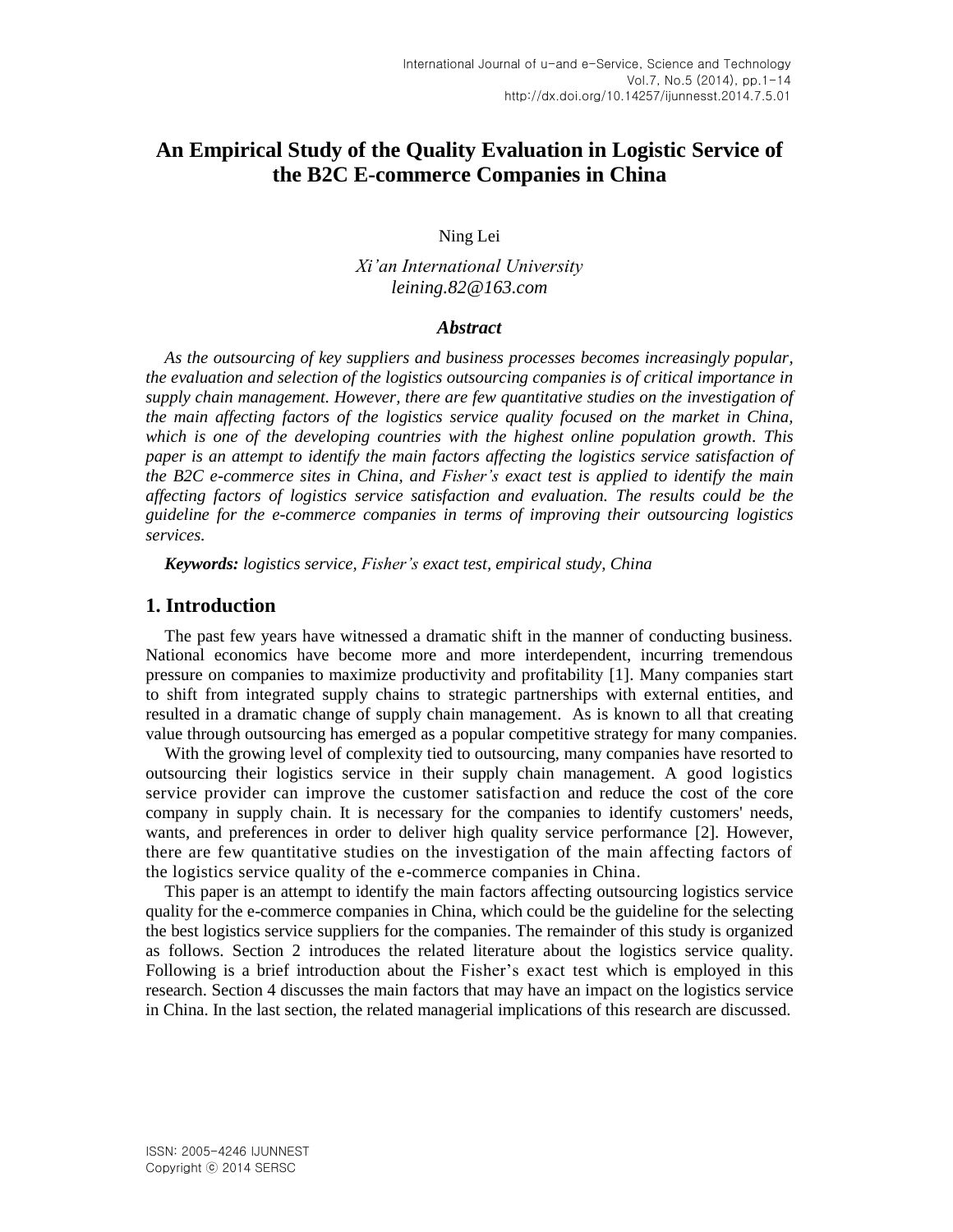# **2. Literature Review**

Logistics services in the outsourcing market were confined to the traditional activities such as transportation and warehousing in the early 1980s. In the 1990s, a number of network players began to provide a wider geographic coverage of their transport networks, and many value adding activities such as labeling and sorting were introduced. In the late 1990s, a number of players from areas as information technology, management consultancy and financial services began working together with logistics service providers [3-5].

A series of researches about logistics service evaluation are studied in the related researches. Table 1 summarizes the related research results:

| <b>Article</b>            | Logistics service evaluation criteria                                                 |
|---------------------------|---------------------------------------------------------------------------------------|
| Yahya and Kingsman        | Quality, response delivery and performance of financial                               |
| (1999)[6]                 | management technical ability and facilities                                           |
| Guo (1999)[7]             | Quality, price, technical ability and distribution reliability                        |
| Jiang and Han $(2001)[8]$ | Quality, price, delivery, service, product development and                            |
|                           | production, external environment, and other (sales and marketing<br>staff in general) |
| Ma (2002)[9]              | Product quality, the price, the post-sale service, the technical                      |
|                           | level, the geographical position, supply capacity, economic                           |
|                           | benefit, delivery and market effect                                                   |
| Zhong et al. (2003)[10]   | Technical level, management ability, and service level and                            |
|                           | management environment                                                                |
| Zhou et al. (2005)[11]    | High homogeneity, the reliability and validity of the structures                      |
| Sun (2006)[12]            | Input-output efficiency, the equipment utilization efficiency,                        |
|                           | quality assurance, efficiency, market competition efficiency                          |
| Hsiao et al. (2010)[13]   | Transportation, packaging, transportation management and                              |
|                           | distribution network management                                                       |
| Peng (2012)[14]           | logistics cost, the logistics operation efficiency, the basic qualities               |
|                           | of service suppliers and logistics technology                                         |
| Ho et al. $(2012)[15]$    | Cost, delivery, flexibility, quality, technology and risk                             |
| Liao and Kao $(2014)[16]$ | Cost, logistic ability, logistic time and extendibility                               |

**Table 1. Logistics Service Evaluation in Prior Related Research** 

# **3. Methodology**

Fisher's exact test was first proposed in 1992[17]. It is a statistical significance test in the analysis of contingency tables, and is suitable for the analysis when some of the frequencies are low and use of the chi-squared test is ruled out (i.e. some expected values are 0 or less than twenty percents are less than 5). Fisher's exact test is one of a class of exact tests because the significance of the deviation from a null hypothesis can be calculated exactly, rather than relying on an approximation that becomes exact in the limit as the sample size grows to infinity, as with many statistical tests.

The following is an example to illustrate the theory of the fisher's exact test: a sample of teenagers might be divided into male and female on the one hand, and those that are and are not currently dieting on the other. The hypothesis is that the proportion of dieting individuals is higher among the women than the men, and whether any difference of proportions is significant is tested, and the data is shown as follows: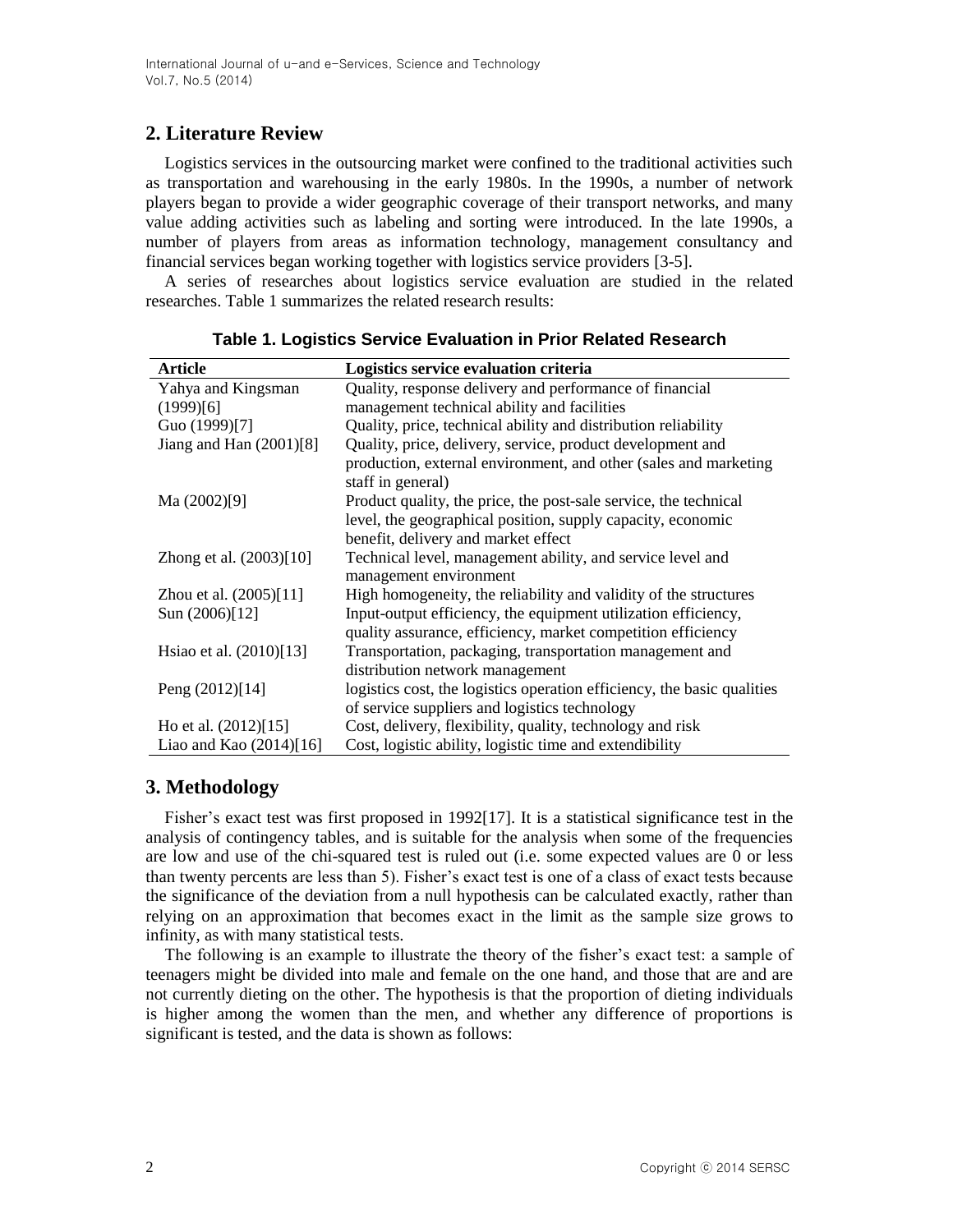|              | Men | Women | Row total |
|--------------|-----|-------|-----------|
| Dieting      |     |       |           |
| Non-dieting  |     |       |           |
| Column total |     |       |           |

**Table 2. The 2\*2 Contingency Table for the Sample**

These data would not be suitable for analysis by [Pearson's chi-squared test,](http://en.wikipedia.org/wiki/Pearson%27s_chi-squared_test) because the expected values in the table are all below 10, and in a 2 **\*** 2 contingency table, the number of degrees of freedom is always 1.

Before we proceed with the Fisher's exact test, we first introduce some notation. We represent the cells by the letters a, b, c and d, call the totals across rows and columns marginal totals, and represent the grand total by n:

**Table 3. The 2\*2 Contingency Table for the Sample with the Representative Letters**

|              | Men   | Women | Row total   |
|--------------|-------|-------|-------------|
| Dieting      |       |       | $a+b$       |
| Non-dieting  |       |       | $c+d$       |
| Column total | $a+c$ | $b+d$ | $a+b+c+d=n$ |

The probability of obtaining any such set of values was given by the hypergeometric distribution:

 $(a + b)! (c + d)!(a + c)!(b + d)!$  $\frac{d}{16}$  !  $\frac{d}{16}$  !  $\frac{d}{16}$  !  $\frac{d}{16}$  !  $\frac{d}{16}$  ! on:<br> $a + b \mid c + d$  $p = \frac{\begin{pmatrix} a+b \\ a \end{pmatrix} \begin{pmatrix} c+d \\ c \end{pmatrix}}{p} = \frac{(a+b)!(c+d)!(a+c)!(b+d)}{p}$  $\frac{1}{a}$   $\frac{1}{a}$   $\frac{1}{a}$   $\frac{(a+b)!(c+d)!(a+b)}{a!b!c!d!n}$  $\frac{n}{a+c}$ tion:<br> $\left(\begin{array}{cc} a+b \end{array}\right)\left(\begin{array}{cc} c+d \end{array}\right)$  $=\frac{\binom{a+b}{a}\binom{c+d}{c}}{\binom{n}{a}}=\frac{(a+b)!(c+d)!(a+c)!(b+d)!}{a!b!c!d!n!}$  $\frac{n}{\binom{n}{a+c}}$ 

Where  $\int_{0}^{n}$ *k*  $(n)$  $\vert \,$ ,  $\vert$  $(K)$ is the binomial coefficient and the symbol indicates the factorial operator.

$$
p = \frac{{\binom{10}{1}\binom{14}{1}}}{\binom{24}{12}} = \frac{10!14!12!12!}{1!9!11!3!24!} \approx 0.001346076
$$

The formula above gives the exact hypergeometric probability of observing this particular arrangement of the data, assuming the given marginal totals, on the [null hypothesis](http://en.wikipedia.org/wiki/Null_hypothesis) that men and women are equally likely to be dieters. To put it another way, if we assume that the probability that a man is a dieter is p, the probability that a woman is a dieter is  $p$ , and it is assumed that both men and women enter our sample independently of whether or not they are dieters, then this hypergeometric formula gives the conditional probability of observing the values a, b, c, d in the four cells, conditionally on the observed marginals. This remains true even if men enter our sample with different probabilities than women. The requirement is merely that the two classification characteristics: gender and dieter are not associated.

For example, suppose we knew probabilities  $P, Q, p, q$  with  $P + Q = p + q = 1$  such that (male dieter, male non-dieter, female dieter, female non-dieter) had respective probabilities  $(P_p, P_q, Q_p, Q_q)$  for each individual encountered under our sampling procedure. The next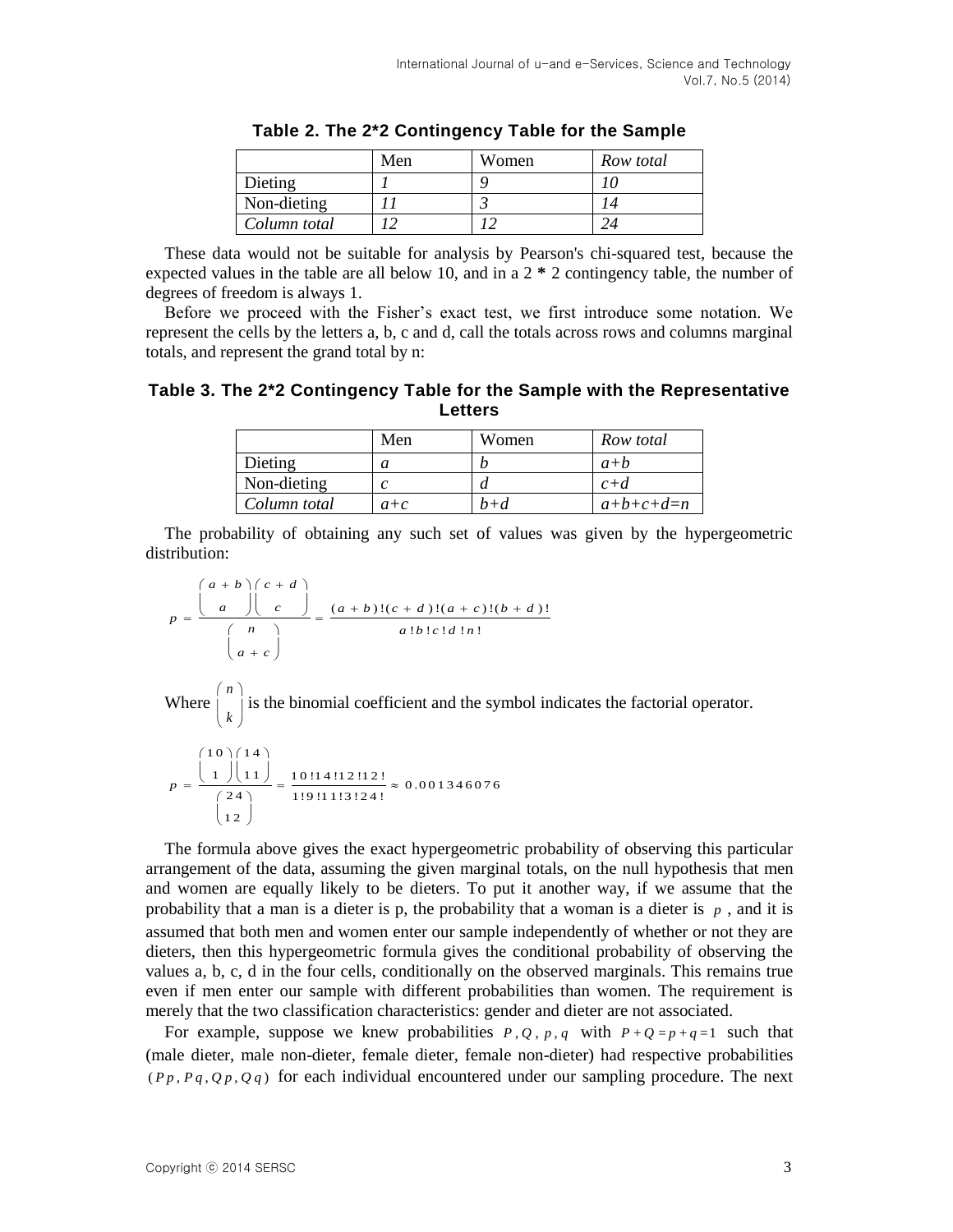step is to calculate the exact probability of any arrangement of these teenagers into the four cells of the table, but Fisher's exact test showed that to generate a significance level, we need consider only the cases where the marginal totals are the same as in the observed table, and among those, only the cases where the arrangement is as extreme as the observed arrangement, or more so. In this example, there are 11 such cases. Of these only one is more extreme in the same direction as our data:

| <b>Marginal Totals</b> |     |       |           |  |  |  |
|------------------------|-----|-------|-----------|--|--|--|
|                        | Men | Women | Row total |  |  |  |

**Table 4. The 2\*2 Contingency Table for the Sample Considering the** 

|              | Men | Women | Row total |
|--------------|-----|-------|-----------|
| Dieting      |     |       |           |
| Non-dieting  |     |       |           |
| Column total |     |       |           |

So the probability is 
$$
p = \frac{\begin{pmatrix} 10 \\ 0 \end{pmatrix} \begin{pmatrix} 14 \\ 12 \end{pmatrix}}{\begin{pmatrix} 24 \\ 12 \end{pmatrix}} \approx 0.000033652
$$

In order to calculate the significance of the observed data, i.e. the total probability of observing data as extreme or more extreme if the [null hypothesis](http://en.wikipedia.org/wiki/Null_hypothesis) is true, we have to calculate the values of  $\bar{p}$  for both these tables, and add them together. This gives a [one-tailed test,](http://en.wikipedia.org/wiki/One-tailed_test) with *p* approximately  $0.001346076 + 0.000033652 = 0.001379728$ . This value can be interpreted as the sum of evidence provided by the observed data for the [null hypothesis](http://en.wikipedia.org/wiki/Null_hypothesis) (that there is no difference in the proportions of dieters between men and women). The smaller the value of  $p$ , the greater the evidence for rejecting the null hypothesis; so here the evidence is strong that men and women are not equally likely to be dieters.

For a [two-tailed test](http://en.wikipedia.org/wiki/Two-tailed_test) we must also consider tables that are equally extreme, but in the opposite direction. An approach used by the Fisher' exact test is to compute the  $p$ -value by summing the probabilities for all tables with probabilities less than or equal to that of the observed table. In the example here, the 2-sided p-value is twice the 1-sided value—but in general these can differ substantially for tables with small counts, unlike the case with test statistics that have a symmetric sampling distribution.

# **4. Data Collection and Results Analysis**

### **4.1. Questionnaire Design**

The specific factors that may have high influence on the logistics service satisfaction are listed in Table 5. The questionnaire is designed based on these factors, and the respondents are required to evaluate the related situations based on Five-point scale method (1 indicates the worst evaluations, while 5 indicates the best evaluation).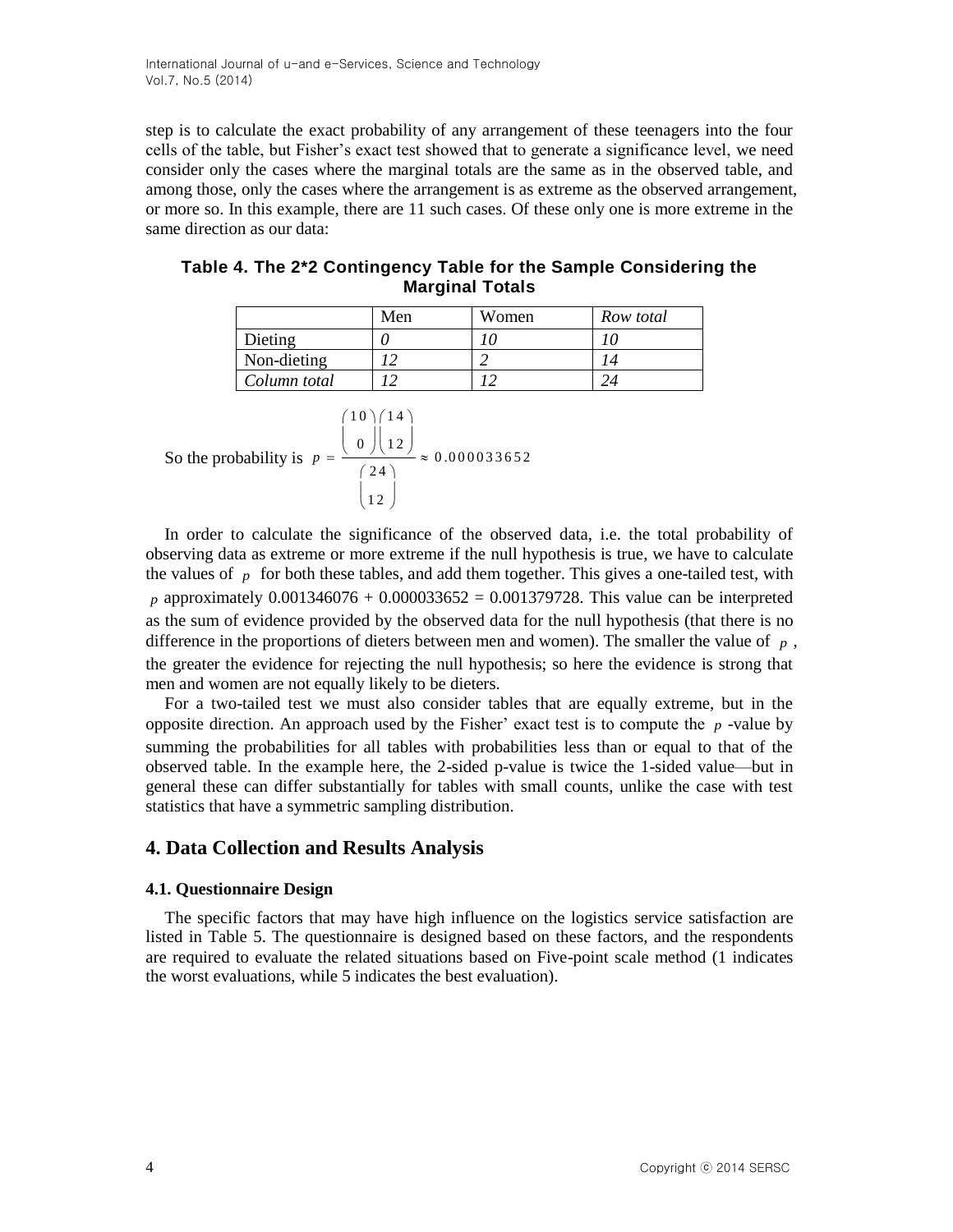| Goal                    | Criteria                           |  |  |  |
|-------------------------|------------------------------------|--|--|--|
|                         | $C_1$ Cost                         |  |  |  |
|                         | $C_2$ Delivery                     |  |  |  |
|                         | $C_3$ Flexibility                  |  |  |  |
|                         | $C_4$ Input-output efficiency      |  |  |  |
| Assessment of logistics | $C_5$ Management ability           |  |  |  |
| service quality         | $C_6$ Service                      |  |  |  |
|                         | $C_7$ Management environment       |  |  |  |
|                         | $C_8$ Quality assurance            |  |  |  |
|                         | $C_9$ Technology                   |  |  |  |
|                         | $C_{10}$ Risk                      |  |  |  |
|                         | $C_{11}$ Logistics time            |  |  |  |
|                         | $C_{12}$ Extendibility             |  |  |  |
|                         | $C_{13}$ Validity of the structure |  |  |  |
|                         | $C_{14}$ Market effect             |  |  |  |
|                         | $C_{15}$ Economic benefit          |  |  |  |

### **Table 5. The Factors may have High Influence on the Logistics Service Satisfaction**

Considering the differences among B2C, C2C and B2B e-commerce, and our research is focus on B2C e-commerce websites in China, the top 10 B2C e-commerce websites in retail market shown in table 6 are selected based on the user coverage.

| No. | E-Commerce Website   | No. of users (per million) |
|-----|----------------------|----------------------------|
|     | Tmall                | 9010                       |
| 2   | <b>Jingdong Mall</b> | 6940                       |
| 3   | Tencent              | 3930                       |
| 4   | Amazon               | 3450                       |
|     | Handle group buying  | 2580                       |
| 6   | Dangdang             | 2160                       |
| 7   | Vancl                | 2160                       |
| 8   | Full King            | 1290                       |
| 9   | No.1                 | 1050                       |

**Table 6. Top 10 B2C e-commerce Websites in Retail Market in China**

The customers are required to identify 1-5 e-commerce websites logistics service providers that they are most familiar with and evaluate the logistics service. The selected managers of the logistics departments of the e-commerce companies are asked to evaluate the related aspects of their logistics service suppliers.

770

# **4.2 Internal Consistency Test**

F group buying

*10*

In [statistics](http://en.wikipedia.org/wiki/Statistics) and [research,](http://en.wikipedia.org/wiki/Research) internal consistency is typically a measure based on the [correlations](http://en.wikipedia.org/wiki/Correlation) between different items on the same test (or the same subscale on a larger test). It measures whether several items that propose to measure the same general construct produce similar scores. Cronbach's  $\alpha$  is used to measure the internal consistency of the data in this research. It was first named alpha by Lee Cronbach in 1951, and it is widely used in the social sciences, business, nursing and other disciplines.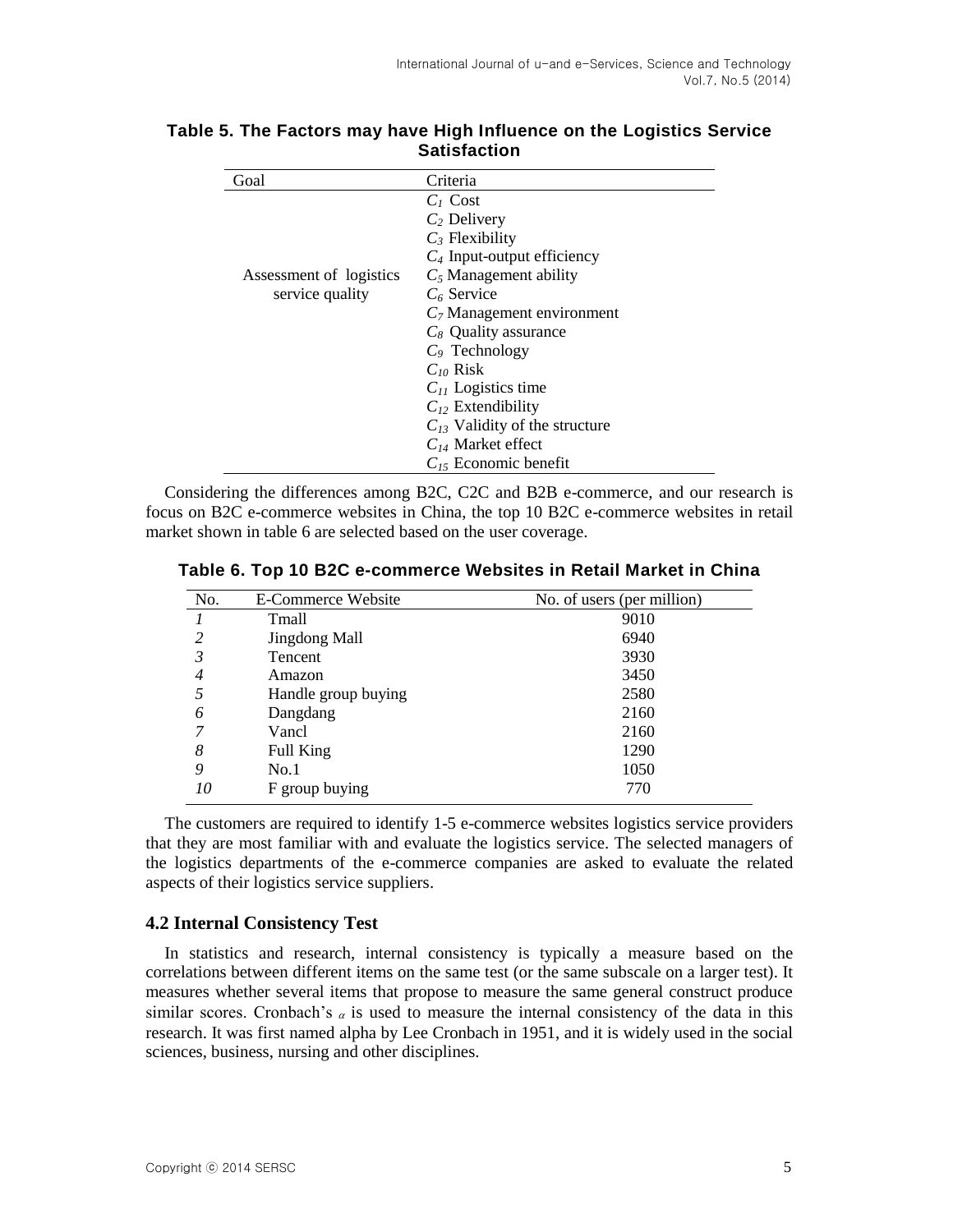International Journal of u-and e-Services, Science and Technology Vol.7, No.5 (2014)

Cronbach's  $\alpha$  is defined as:

$$
\alpha = \frac{K}{K - 1} (1 - \frac{\sum S_i^2}{S_T^2})
$$

Where *K* is the number of the components (*K*-items),  $s_r^2$  is the variance of the observed total test scores, and  $s_i^2$  is the variance of component *i* for the current samples.

The Cronbach's  $\alpha$  is 0.6378 in this research which means that the internal consistency is acceptable.

### **4.3. Fisher's Exact Test**

The hypotheses and the Fisher's exact test process related with logistics service evaluation factors are as follows:

*Hypothesis-1(a):* Cost  $(C_1)$  has a significant influence on logistics service satisfaction

*Hypothesis-1(b):* Cost  $(C_1)$  has a lower influence on logistics service satisfaction

**Table 7. Logistics Service Satisfaction\* C1 Impact Analysis Chi-Square Tests**

|                              | Value   | df | Asymp. Sig. (2-<br>sided) | Exact Sig.<br>$(2-sided)$ | Exact Sig.<br>$(1-sided)$ | Point<br><b>Probability</b> |
|------------------------------|---------|----|---------------------------|---------------------------|---------------------------|-----------------------------|
| Pearson Chi-Square           | 42.780a | 16 | .000                      | .000                      |                           |                             |
| Likelihood Ratio             | 34.308  | 16 | .005                      | .002                      |                           |                             |
| <b>Fisher's Exact Test</b>   | 27.260  |    |                           | .002                      |                           |                             |
| Linear-by-Linear Association | 7.869b  |    | .005                      | .004                      | .002                      | .001                        |
| N of Valid Cases             | 33      |    |                           |                           |                           |                             |

a. 25 cells (100.0%) have expected count less than 5. The minimum expected count is .06.

b. The standardized statistic is 2.805.

As shown in Table 7,the value of Fisher's Exact Test is 27.260,Exact Sig.(2-sided) is 0.002,which is lower than 0.05,therefore Hypothesis-1(a)is accepted with significant level of 5%,which means that cost has a significant influence on logistics service satisfaction.

*Hypothesis-2(a):* Delivery  $(C_2)$  has a significant influence on logistics service satisfaction

*Hypothesis-2(b):* Delivery  $(C_2)$  has a lower influence on logistics service satisfaction

**Table 8. Logistics Service Satisfaction\* C2 Impact Analysis Chi-Square Tests**

|                              | Value   | df | Asymp. Sig. (2-Exact Sig.<br>sided) | $(2-sided)$ | Exact Sig.<br>$(1-sided)$ | Point<br>Probability |
|------------------------------|---------|----|-------------------------------------|-------------|---------------------------|----------------------|
| Pearson Chi-Square           | 36.206a | 12 | .000                                | .000        |                           |                      |
| Likelihood Ratio             | 33.149  | 12 | .001                                | .000        |                           |                      |
| <b>Fisher's Exact Test</b>   | 25.173  |    |                                     | .000        |                           |                      |
| Linear-by-Linear Association | 15.898b |    | .000                                | .000        | .000                      | .000                 |
| N of Valid Cases             | 33      |    |                                     |             |                           |                      |

a. 18 cells (90.0%) have expected count less than 5. The minimum expected count is .09.

b. The standardized statistic is 3.987.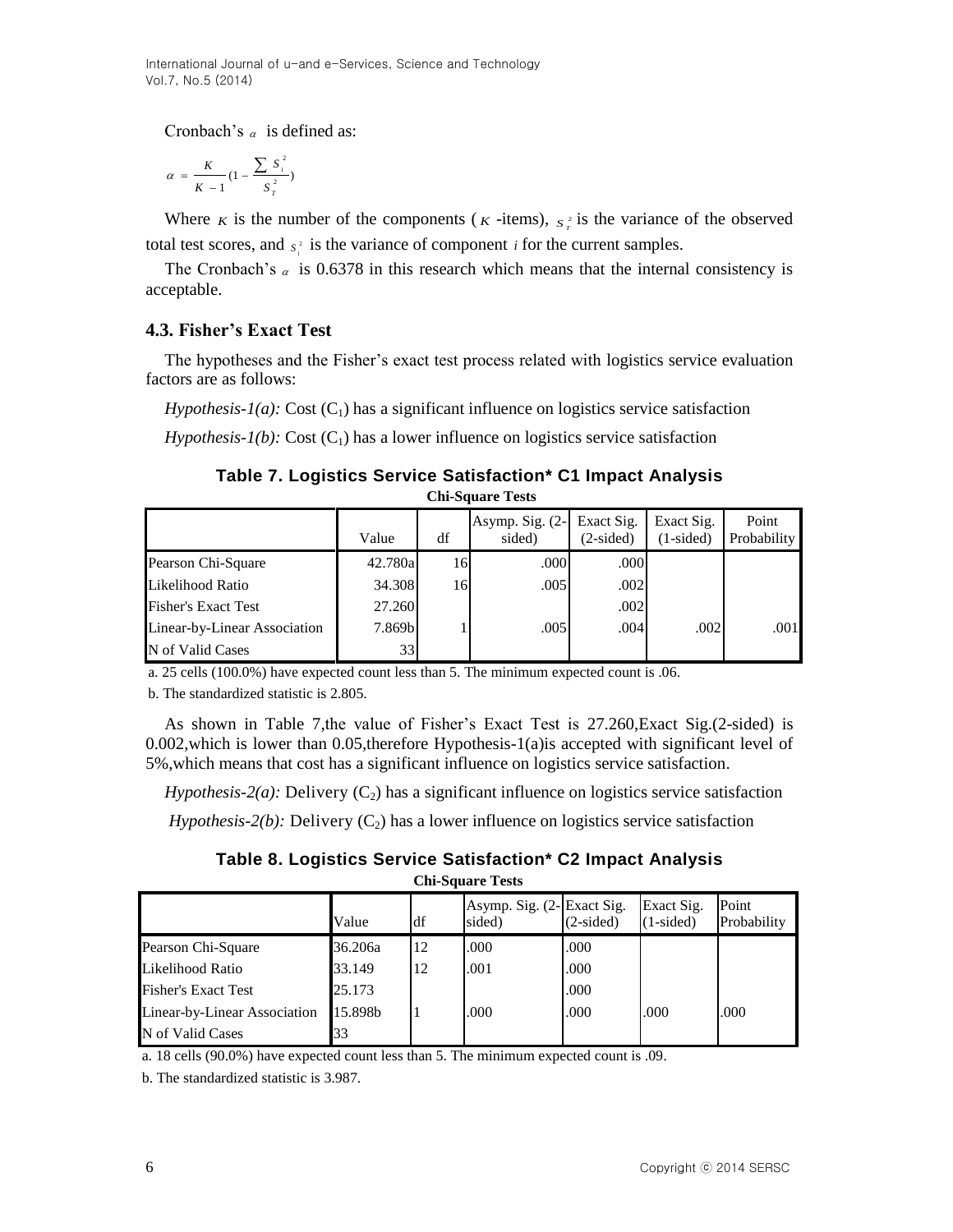As shown in Table 8,the value of Fisher's Exact Test is 25.173,Exact Sig.(2-sided) is 0.000, lower than 0.05, therefore Hypothesis-2(a) is accepted with significant level of 5%, which means that delivery (C2) has a significant influence on logistics service satisfaction.

*Hypothesis-3(a):* Flexibility  $(C_3)$  has a significant influence on logistics service satisfaction

*Hypothesis-3(b):* Flexibility  $(C_3)$  has a lower influence on logistics service satisfaction

**Table 9. Logistics Service Satisfaction \* C3 Impact Analysis**

| <b>Chi-Square Tests</b>      |         |    |                            |                           |                           |                      |
|------------------------------|---------|----|----------------------------|---------------------------|---------------------------|----------------------|
|                              | Value   | df | Asymp. Sig.<br>$(2-sided)$ | Exact Sig.<br>$(2-sided)$ | Exact Sig.<br>$(1-sided)$ | Point<br>Probability |
| Pearson Chi-Square           | 20.807a | 16 | .186                       | .209                      |                           |                      |
| Likelihood Ratio             | 25.463  | 16 | .062                       | .054                      |                           |                      |
| <b>Fisher's Exact Test</b>   | 20.191  |    |                            | .082                      |                           |                      |
| Linear-by-Linear Association | .045b   |    | .832                       | .845                      | .435                      | .038                 |
| N of Valid Cases             | 33      |    |                            |                           |                           |                      |

a. 23 cells (92.0%) have expected count less than 5. The minimum expected count is .09.

b. The standardized statistic is -.213.

As shown in Table 9,the value of Fisher's Exact Test is 20.191,Exact Sig.(2-sided) is 0.082,lower than 0.05,therefore hypothesis-3(a)is rejected.

*Hypothesis-4(a):* Input-output efficiency  $(C_4)$  has a significant influence on logistics service satisfaction

*Hypothesis-4(b):* Input-output efficiency  $(C_4)$  has a lower influence on logistics service satisfaction

| Table 10. Logistics Service Satisfaction * C4 Impact Analysis |  |  |
|---------------------------------------------------------------|--|--|
|---------------------------------------------------------------|--|--|

| <b>Chi-Square Tests</b>      |                    |    |                            |                           |                           |                      |  |
|------------------------------|--------------------|----|----------------------------|---------------------------|---------------------------|----------------------|--|
|                              | Value              | df | Asymp. Sig.<br>$(2-sided)$ | Exact Sig.<br>$(2-sided)$ | Exact Sig.<br>$(1-sided)$ | Point<br>Probability |  |
| Pearson Chi-Square           | 40.223a            | 16 | .001                       | .002                      |                           |                      |  |
| Likelihood Ratio             | 39.901             | 16 | .001                       | .000                      |                           |                      |  |
| <b>Fisher's Exact Test</b>   | 32.182             |    |                            | .000                      |                           |                      |  |
| Linear-by-Linear Association | 3.049 <sub>b</sub> |    | .081                       | .095                      | .049                      | .017                 |  |
| N of Valid Cases             | 33                 |    |                            |                           |                           |                      |  |

a. 23 cells (92.0%) have expected count less than 5. The minimum expected count is .06.

b. The standardized statistic is 1.746.

As shown in Table 10,the value of Fisher's Exact Test is 32.182,Exact Sig.(2-sided) is 0.000,lower than 0.05,therefore Hypothesis-4(a)is accepted.

*Hypothesis-5(a):* Management ability  $(C_5)$  has a significant influence on logistics service satisfaction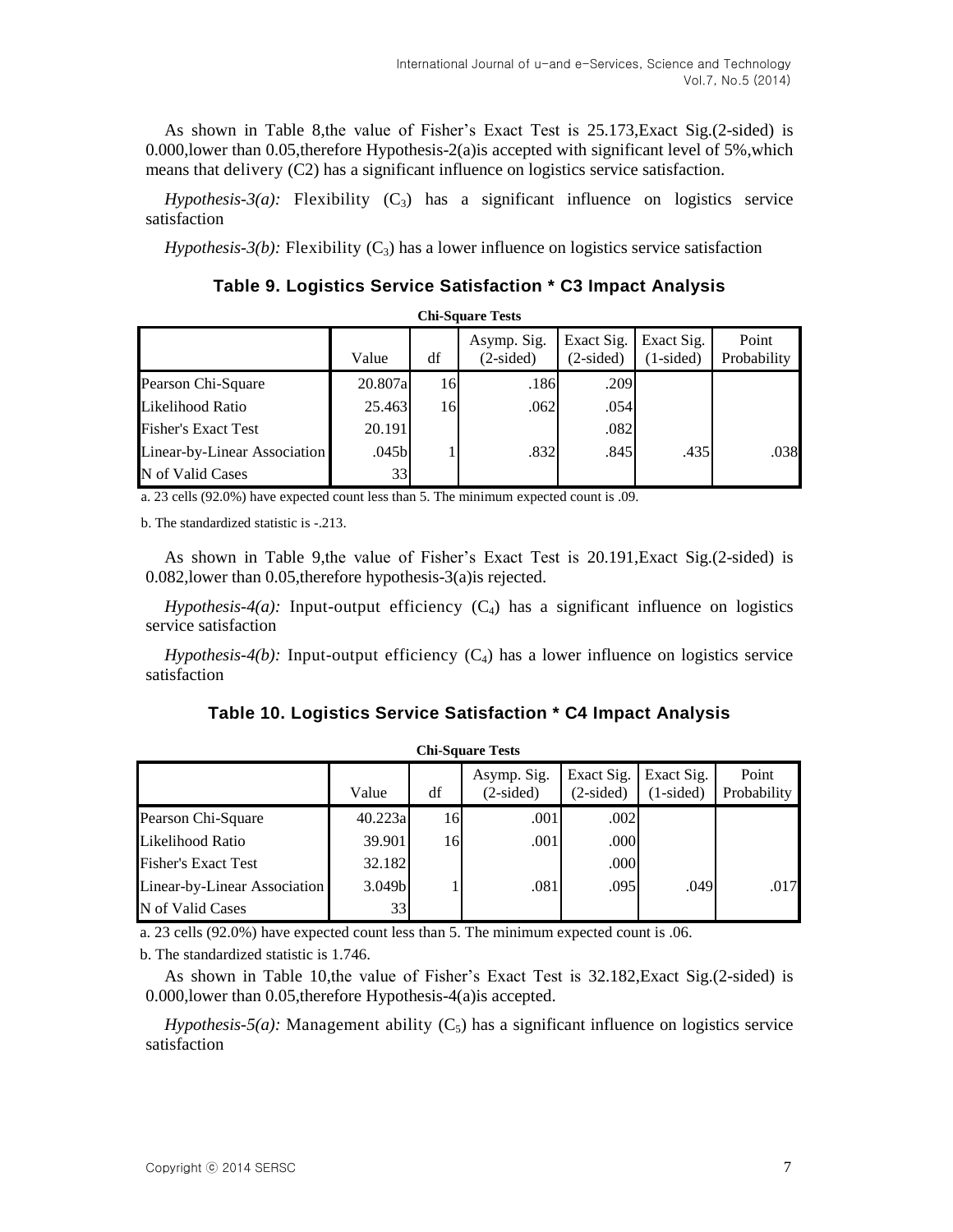*Hypothesis-5(b):* Management ability  $(C_5)$  has a lower influence on logistics service satisfaction

| <b>Chi-Square Tests</b>      |         |    |                            |                           |                           |                      |  |  |
|------------------------------|---------|----|----------------------------|---------------------------|---------------------------|----------------------|--|--|
|                              | Value   | df | Asymp. Sig.<br>$(2-sided)$ | Exact Sig.<br>$(2-sided)$ | Exact Sig.<br>$(1-sided)$ | Point<br>Probability |  |  |
| Pearson Chi-Square           | 20.991a | 16 | .179                       | .2011                     |                           |                      |  |  |
| Likelihood Ratio             | 20.224  | 16 | .210                       | .203                      |                           |                      |  |  |
| <b>Fisher's Exact Test</b>   | 18.601  |    |                            | .206                      |                           |                      |  |  |
| Linear-by-Linear Association | 3.638b  |    | .056                       | .056                      | .032                      | .008                 |  |  |
| N of Valid Cases             | 33      |    |                            |                           |                           |                      |  |  |

# **Table 11. Logistics Service Satisfaction \* C5 Impact Analysis**

a. 25 cells (100.0%) have expected count less than 5. The minimum expected count is .06.

b. The standardized statistic is 1.907.

As shown in Table 11, the value of Fisher's Exact Test is 18.601,Exact Sig.(2-sided) is 0.206,greater than 0.05,therefore Hypothesis-5(a)is rejected with significant level of 5%.

*Hypothesis-6(a):* Service  $(C_6)$  has a significant influence on logistics service satisfaction

*Hypothesis-6(b):* Service  $(C_6)$  has a lower influence on logistics service satisfaction

# **Table 12. Logistics Service Satisfaction \* C6 Impact Analysis**

| <b>Chi-Square Tests</b>      |         |    |                            |                           |                           |                      |  |  |
|------------------------------|---------|----|----------------------------|---------------------------|---------------------------|----------------------|--|--|
|                              | Value   | df | Asymp. Sig.<br>$(2-sided)$ | Exact Sig.<br>$(2-sided)$ | Exact Sig.<br>$(1-sided)$ | Point<br>Probability |  |  |
| Pearson Chi-Square           | 74.888a | 16 | .000                       | .000                      |                           |                      |  |  |
| Likelihood Ratio             | 49.919  | 16 | .000                       | .000                      |                           |                      |  |  |
| <b>Fisher's Exact Test</b>   | 39.233  |    |                            | .000                      |                           |                      |  |  |
| Linear-by-Linear Association | 15.937b |    | .000                       | .000                      | .000                      | .000                 |  |  |
| N of Valid Cases             | 33      |    |                            |                           |                           |                      |  |  |

a. 25 cells (100.0%) have expected count less than 5. The minimum expected count is .03.

b. The standardized statistic is 3.992.

As shown in Table 12, the value of Fisher's Exact Test is 39.233,Exact Sig.(2-sided) is 0.000,loeer than 0.05,therefore Hypothesis-6(a)is accepted with significant level of 5%.

*Hypothesis-7(a):* Management environment  $(C_7)$  has a significant influence on logistics service satisfaction

*Hypothesis-7(b):* Management environment  $(C_7)$  has a lower influence on logistics service satisfaction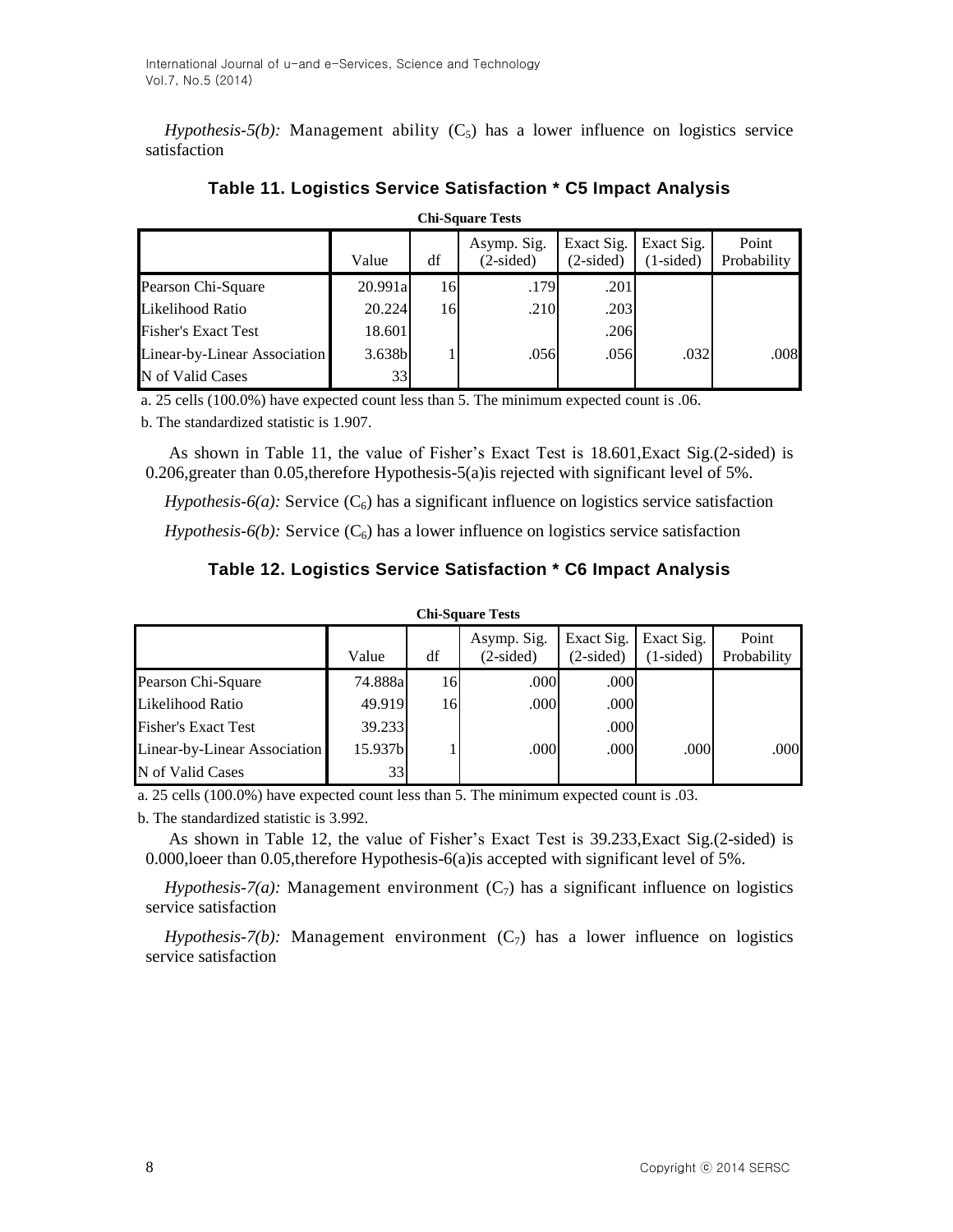| <b>Chi-Square Tests</b>      |         |    |                            |                           |                           |                      |  |  |
|------------------------------|---------|----|----------------------------|---------------------------|---------------------------|----------------------|--|--|
|                              | Value   | df | Asymp. Sig.<br>$(2-sided)$ | Exact Sig.<br>$(2-sided)$ | Exact Sig.<br>$(1-sided)$ | Point<br>Probability |  |  |
| Pearson Chi-Square           | 13.595a | 12 | .327                       | .354                      |                           |                      |  |  |
| Likelihood Ratio             | 14.575  | 12 | .266                       | .340                      |                           |                      |  |  |
| <b>Fisher's Exact Test</b>   | 12.406  |    |                            | .392                      |                           |                      |  |  |
| Linear-by-Linear Association | .126b   |    | .722                       | .750                      | .388                      | .048                 |  |  |
| N of Valid Cases             | 33      |    |                            |                           |                           |                      |  |  |

**Table 13. Logistics Service Satisfaction \* C7 Impact Analysis**

a. 18 cells (90.0%) have expected count less than 5. The minimum expected count is .09.

b. The standardized statistic is -.355.

As shown in Table 13, the value of Fisher's Exact Test is 12.406, Exact Sig. (2-sided) is 0.392,greater than 0.05,therefore Hypothesis-7(a)is rejected with significant level of 5%.

*Hypothesis-8(a):* Quality assurance  $(C_8)$  has a significant influence on logistics service satisfaction

*Hypothesis-8(b):* Quality assurance  $(C_8)$  has a lower influence on logistics service satisfaction

### **Table 14. Logistics Service Satisfaction \* C8 Impact Analysis Chi-Square Tests**

| Cili-Duual Club              |         |    |                            |                           |                           |                      |  |  |
|------------------------------|---------|----|----------------------------|---------------------------|---------------------------|----------------------|--|--|
|                              | Value   | df | Asymp. Sig.<br>$(2-sided)$ | Exact Sig.<br>$(2-sided)$ | Exact Sig.<br>$(1-sided)$ | Point<br>Probability |  |  |
| Pearson Chi-Square           | 80.271a | 16 | .000                       | .000                      |                           |                      |  |  |
| Likelihood Ratio             | 48.626  | 16 | .000                       | .000                      |                           |                      |  |  |
| <b>Fisher's Exact Test</b>   | 41.905  |    |                            | .000                      |                           |                      |  |  |
| Linear-by-Linear Association | 20.198b |    | .000                       | .000                      | .000                      | .000                 |  |  |
| N of Valid Cases             | 33      |    |                            |                           |                           |                      |  |  |

a. 23 cells (92.0%) have expected count less than 5. The minimum expected count is .03.

b. The standardized statistic is 4.494.

As shown in Table 14,the value of Fisher's Exact Test is 41.905,Exact Sig.(2-sided) is 0.000,lower than 0.05,therefore Hypothesis-8(a)is accepted with significant level of 5%.

 $Hypothesis-9(a)$ : Technology  $(C_9)$  has a significant influence on logistics service satisfaction

 $Hypothesis-9(b)$ : Technology  $(C_9)$  has a lower influence on logistics service satisfaction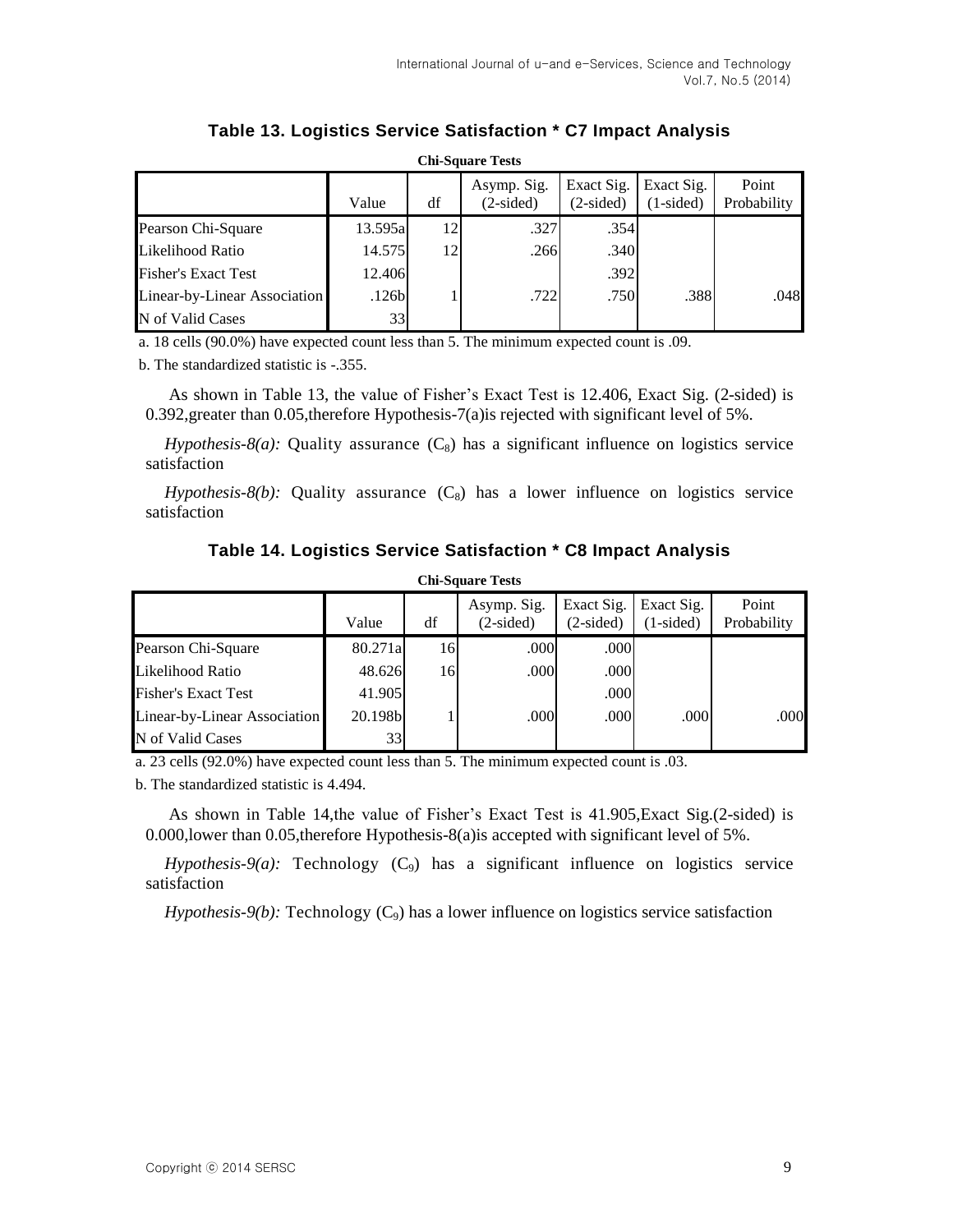| <b>Chi-Square Tests</b>      |                   |    |                            |                           |                           |                      |  |  |
|------------------------------|-------------------|----|----------------------------|---------------------------|---------------------------|----------------------|--|--|
|                              | Value             | df | Asymp. Sig.<br>$(2-sided)$ | Exact Sig.<br>$(2-sided)$ | Exact Sig.<br>$(1-sided)$ | Point<br>Probability |  |  |
| Pearson Chi-Square           | 15.921al          | 16 | .458                       | .480                      |                           |                      |  |  |
| Likelihood Ratio             | 16.610            | 16 | .411                       | .544                      |                           |                      |  |  |
| <b>Fisher's Exact Test</b>   | 14.512            |    |                            | .649                      |                           |                      |  |  |
| Linear-by-Linear Association | .522 <sub>b</sub> |    | .470                       | .492                      | .264                      | .048                 |  |  |
| N of Valid Cases             | 33                |    |                            |                           |                           |                      |  |  |

# **Table 15. Logisitcs Service Satisfaction \* C9 Impact Analysis**

a. 25 cells (100.0%) have expected count less than 5. The minimum expected count is .06.

b. The standardized statistic is .722.

As shown in Table 15, the value of Fisher's Exact Test is 14.512,Exact Sig.(2-sided) is 0.649,greater than 0.05,therefore Hypothesis-9(a) is rejected with significant level of 5%.

*Hypothesis-10(a):* Risk  $(C_{10})$  has a significant influence on logistics service satisfaction

*Hypothesis-10(b):* Risk  $(C_{10})$  has a lower influence on logistics service satisfaction

### **Table 16. Logistics Service Satisfaction \* C10 Impact Analysis**

| <b>Chi-Square Tests</b>      |                   |    |                            |                           |                           |                      |  |
|------------------------------|-------------------|----|----------------------------|---------------------------|---------------------------|----------------------|--|
|                              | Value             | df | Asymp. Sig.<br>$(2-sided)$ | Exact Sig.<br>$(2-sided)$ | Exact Sig.<br>$(1-sided)$ | Point<br>Probability |  |
| Pearson Chi-Square           | 8.407al           | 8  | .395                       | .416                      |                           |                      |  |
| Likelihood Ratio             | 9.535             | 8  | .299                       | .423                      |                           |                      |  |
| <b>Fisher's Exact Test</b>   | 7.867             |    |                            | .428                      |                           |                      |  |
| Linear-by-Linear Association | .112 <sub>b</sub> |    | .738                       | .792                      | .396                      | .050                 |  |
| N of Valid Cases             | 33                |    |                            |                           |                           |                      |  |

a. 15 cells (100.0%) have expected count less than 5. The minimum expected count is .30.

b. The standardized statistic is .335.

As shown in Table 16, the value of Fisher's Exact Test is 7.867, Exact Sig.(2-sided) is 0.428,greater than 0.05,therefore Hypothesis-10(a)is rejected with significant level of 5%.

*Hypothesis-11(a):* Logistics time  $(C_{11})$  has a significant influence on logistics service satisfaction

*Hypothesis-11(b):* Logistics time  $(C_{11})$  has a lower influence on logistics service satisfaction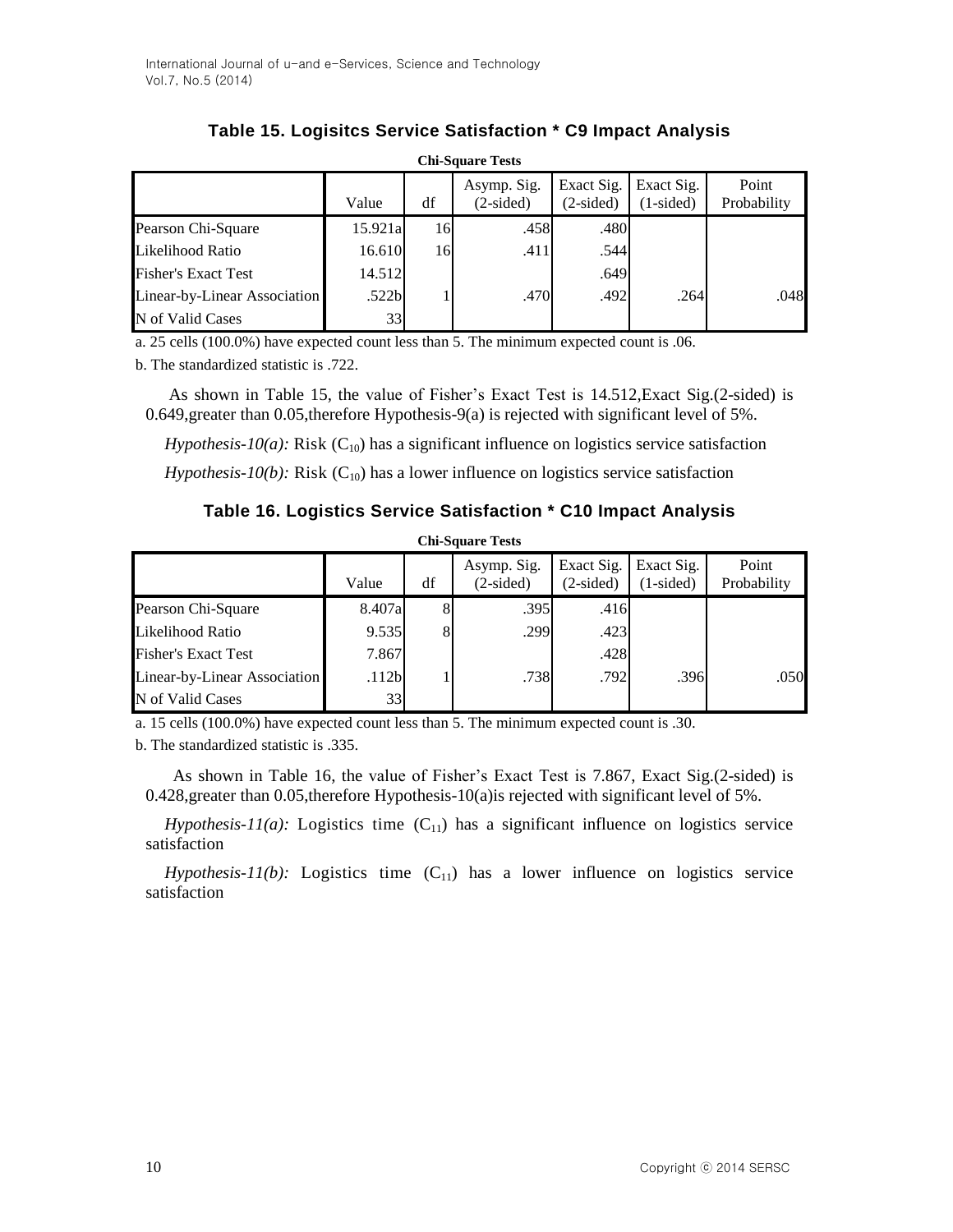| <b>Chi-Square Tests</b>      |         |    |                            |                               |                           |                      |  |
|------------------------------|---------|----|----------------------------|-------------------------------|---------------------------|----------------------|--|
|                              | Value   | df | Asymp. Sig.<br>$(2-sided)$ | Exact Sig.<br>$(2\t{-sided})$ | Exact Sig.<br>$(1-sided)$ | Point<br>Probability |  |
| Pearson Chi-Square           | 41.742a | 16 | .000                       | .000                          |                           |                      |  |
| Likelihood Ratio             | 37.613  | 16 | .002                       | .001                          |                           |                      |  |
| <b>Fisher's Exact Test</b>   | 28.692  |    |                            | .001                          |                           |                      |  |
| Linear-by-Linear Association | 8.364b  |    | .004                       | .003                          | .002                      | .001                 |  |
| N of Valid Cases             | 33      |    |                            |                               |                           |                      |  |

**Table 17. Logistics Service Satisfaction \* C11 Impact Analysis**

a. 25 cells (100.0%) have expected count less than 5. The minimum expected count is .12.

b. The standardized statistic is 2.892.

As shown in Table 17,the value of Fisher's Exact Test is 28.692,Exact Sig.(2-sided) is 0.001,lower than 0.05,therefore hypothesis-11(a)is accepted.

*Hypothesis-12(a):* Extendibility  $(C_{12})$  has a significant influence on logistics service satisfaction

 $Hypothesis-12(b)$ : Extendibility  $(C_{12})$  has a lower influence on logistics service satisfaction

#### **Table 18. Logistics Service Satisfaction \* C12 Impact Analysis**

| <b>Chi-Square Tests</b>      |          |    |                            |                           |                           |                      |  |
|------------------------------|----------|----|----------------------------|---------------------------|---------------------------|----------------------|--|
|                              | Value    | df | Asymp. Sig.<br>$(2-sided)$ | Exact Sig.<br>$(2-sided)$ | Exact Sig.<br>$(1-sided)$ | Point<br>Probability |  |
| Pearson Chi-Square           | 15.459al | 16 | .491                       | .451                      |                           |                      |  |
| Likelihood Ratio             | 16.313   | 16 | .431                       | .439                      |                           |                      |  |
| <b>Fisher's Exact Test</b>   | 17.046   |    |                            | .483                      |                           |                      |  |
| Linear-by-Linear Association | 1.740b   |    | .187                       | .201                      | .109                      | .029                 |  |
| N of Valid Cases             | 33       |    |                            |                           |                           |                      |  |

a. 25 cells (100.0%) have expected count less than 5. The minimum expected count is .03.

b. The standardized statistic is 1.319.

As shown in Table 18, the value of Fisher's Exact Test is 17.046,Exact Sig.(2-sided) is 0.483,greater than 0.05,therefore hypothesis-12(a)is rejected.

*Hypothesis-13(a):* Validity of the structure  $(C_{13})$  has a significant influence on logistics service satisfaction

*Hypothesis-13(b):* Validity of the structure  $(C_{13})$  has a lower influence on logistics service satisfaction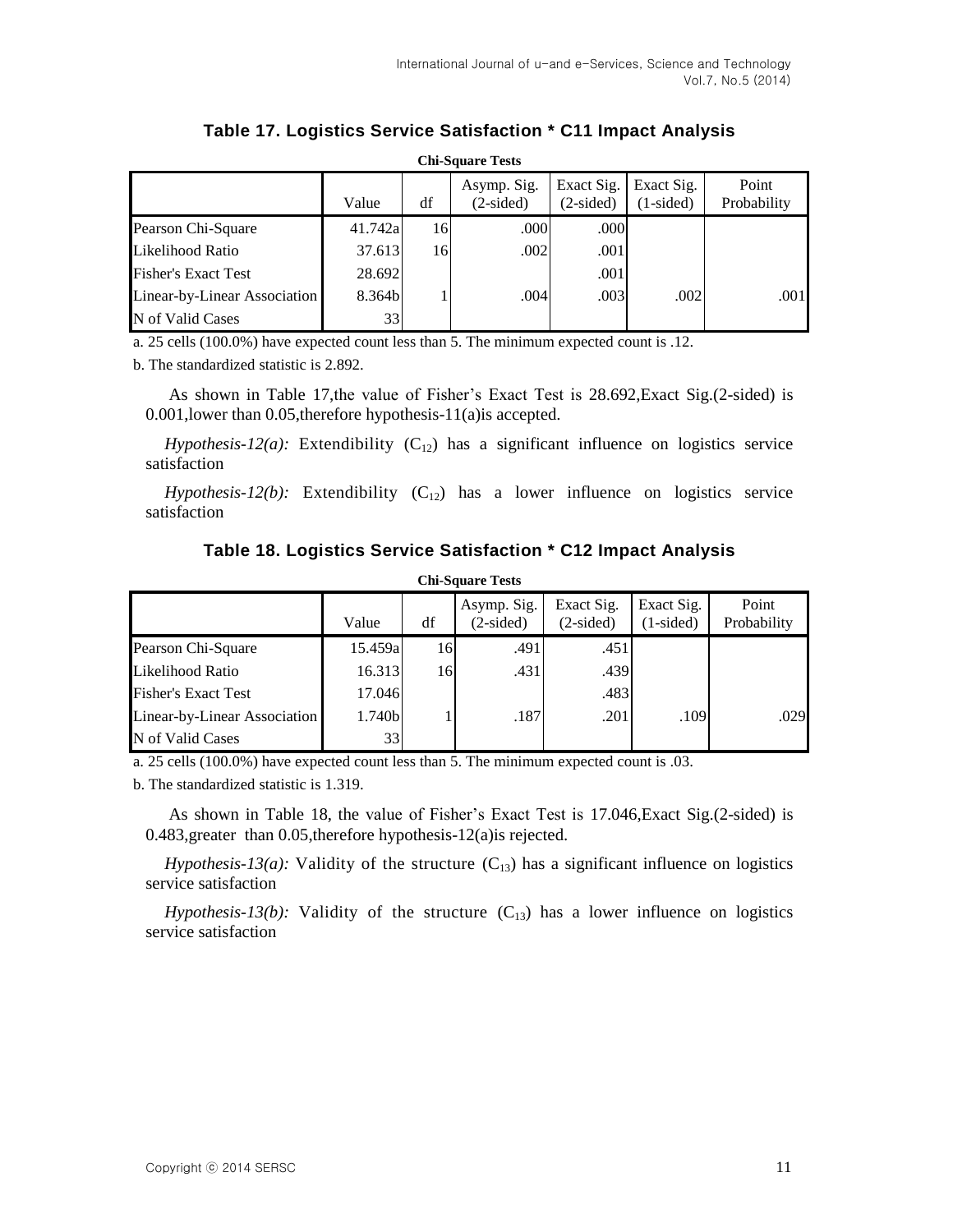| Table 19. Logistics Service Satisfaction * C13 Impact Analysis |  |  |  |
|----------------------------------------------------------------|--|--|--|
|----------------------------------------------------------------|--|--|--|

| <b>Chi-Square Tests</b>      |        |    |                            |                           |                           |                      |  |
|------------------------------|--------|----|----------------------------|---------------------------|---------------------------|----------------------|--|
|                              | Value  | df | Asymp. Sig.<br>$(2-sided)$ | Exact Sig.<br>$(2-sided)$ | Exact Sig.<br>$(1-sided)$ | Point<br>Probability |  |
| Pearson Chi-Square           | 8.788a | 12 | .721                       | .676                      |                           |                      |  |
| Likelihood Ratio             | 9.932  | 12 | .622                       | .667                      |                           |                      |  |
| <b>Fisher's Exact Test</b>   | 11.548 |    |                            | .707                      |                           |                      |  |
| Linear-by-Linear Association | 1.756b |    | .185                       | .224                      | .116                      | .038                 |  |
| N of Valid Cases             | 33     |    |                            |                           |                           |                      |  |

a. 18 cells (90.0%) have expected count less than 5. The minimum expected count is .03.

b. The standardized statistic is -1.325.

As shown in Table 19, the value of Fisher's Exact Test is 11.548, Exact Sig. (2-sided) is 0.707,greater than 0.05,therefore hypothesis-13(a)is rejected.

*Hypothesis-14(a):* Market effect  $(C_{14})$  has a significant influence on logistics service satisfaction

*Hypothesis-14(b):* Market effect  $(C_{14})$  has a lower influence on logistics service satisfaction

# **Table 20. Logistics Service Satisfaction \* C14 Impact Analysis**

| <b>Chi-Square Tests</b>      |         |    |                            |                           |                           |                      |  |  |
|------------------------------|---------|----|----------------------------|---------------------------|---------------------------|----------------------|--|--|
|                              | Value   | df | Asymp. Sig.<br>$(2-sided)$ | Exact Sig.<br>$(2-sided)$ | Exact Sig.<br>$(1-sided)$ | Point<br>Probability |  |  |
| Pearson Chi-Square           | 33.294a | 16 | .007                       | .008                      |                           |                      |  |  |
| Likelihood Ratio             | 29.229  | 16 | .022                       | .014                      |                           |                      |  |  |
| <b>Fisher's Exact Test</b>   | 25.135  |    |                            | .007                      |                           |                      |  |  |
| Linear-by-Linear Association | 7.950bl |    | .005                       | .004                      | .002                      | .001                 |  |  |
| N of Valid Cases             | 33      |    |                            |                           |                           |                      |  |  |

a. 25 cells (100.0%) have expected count less than 5. The minimum expected count is .06.

b. The standardized statistic is 2.820.

As shown in Table 20,the value of Fisher's Exact Test is 25.135,Exact Sig.(2-sided) is 0.007,lower than 0.05,therefore hypothesis-14(a)is accepted.

 $Hypothesis-15(a)$ : Economic benefit (C<sub>15</sub>) has a significant influence on logistics service satisfaction

*Hypothesis-15(b):* Economic benefit  $(C_{15})$  has a lower influence on logistics service satisfaction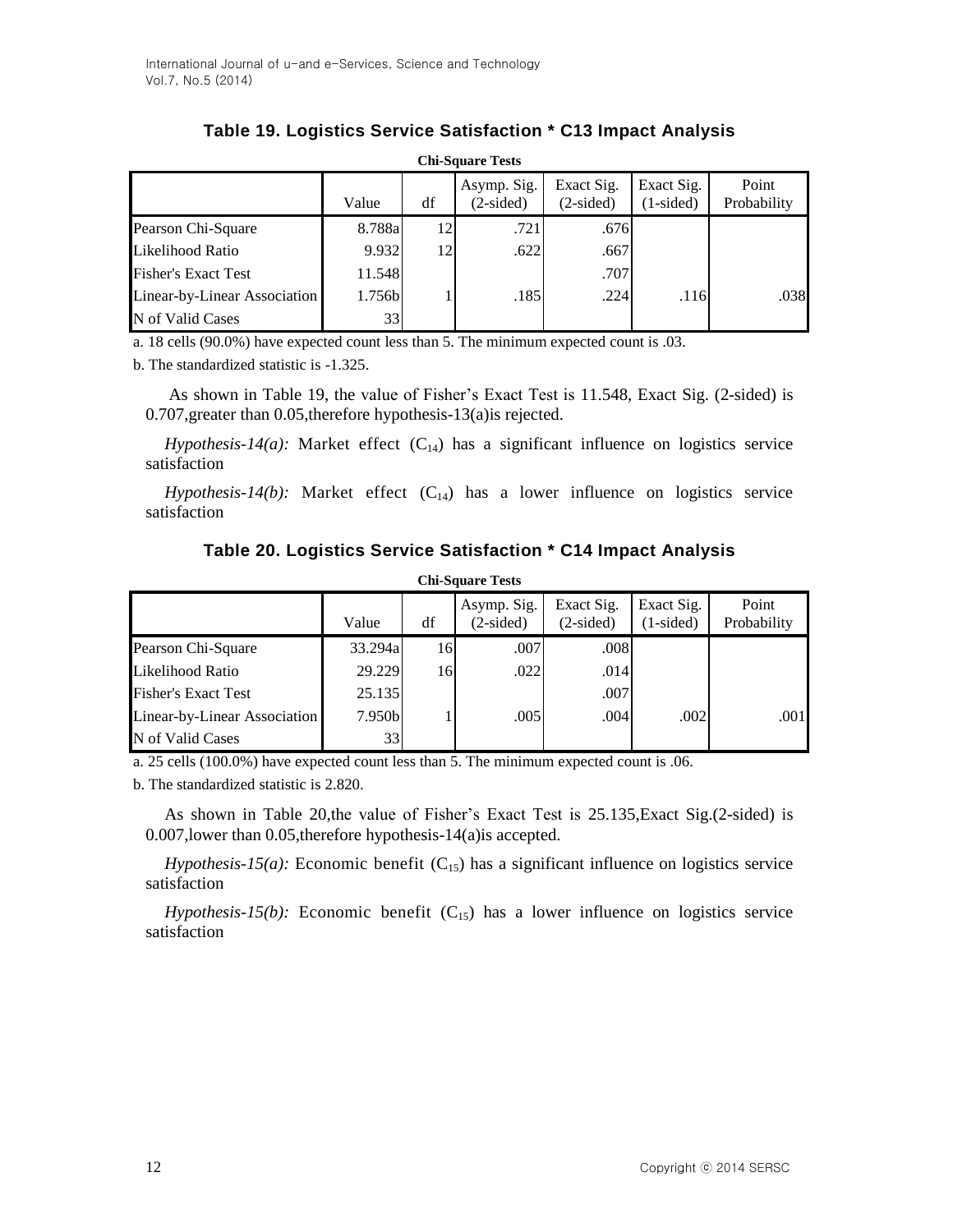| <b>Chi-Square Tests</b>      |         |    |                            |                           |                           |                      |  |
|------------------------------|---------|----|----------------------------|---------------------------|---------------------------|----------------------|--|
|                              | Value   | df | Asymp. Sig.<br>$(2-sided)$ | Exact Sig.<br>$(2-sided)$ | Exact Sig.<br>$(1-sided)$ | Point<br>Probability |  |
| Pearson Chi-Square           | 31.448a | 16 | .012                       | .016                      |                           |                      |  |
| Likelihood Ratio             | 25.463  | 16 | .062                       | .049                      |                           |                      |  |
| <b>Fisher's Exact Test</b>   | 20.662  |    |                            | .068                      |                           |                      |  |
| Linear-by-Linear Association | 6.764b  |    | .009                       | .008                      | .004                      | .002                 |  |
| N of Valid Cases             | 33      |    |                            |                           |                           |                      |  |

**Table 21. Logistics Service Satisfaction \* C15 Impact Analysis**

a. 23 cells (92.0%) have expected count less than 5. The minimum expected count is .06.

b. The standardized statistic is 2.601.

As shown in Table 21, the value of Fisher's Exact Test is 20.662, Exact Sig.(2-sided) is 0.068,greater than 0.05,therefore hypothesis-15(a) is rejected.

#### **5. Conclusions**

This paper is an attempt to identify the key factors affecting the logistics service quality in China. The primary data for this research are collected through a questionnaire, and Fisher's exact test is applied to identify the criteria of logistics service quality impact analysis. The results could be the guideline for the e-commerce companies in terms of improving their service.

According to the results of the analysis, the main factors affecting logistics service satisfaction are shown in Table 22:

### **Table 22. The Analysis Result of the Main Factors of the Logistics Service Satisfaction**

| <b>Main factor</b>            | Exact Sig. (2-sided) |
|-------------------------------|----------------------|
| $C1$ Cost                     | 0.002                |
| $C_2$ Delivery                | 0.000                |
| $C_4$ Input-output efficiency | 0.000                |
| $C_6$ Service                 | 0.000                |
| $C_8$ Quality assurance       | 0.000                |
| $C_{11}$ Logistics time       | 0.001                |
| $C_{14}$ Market effect        |                      |

Based on the results of this research, our recommendations for improving the logistics service of the e-commerce companies are: (1) improving the input-output efficiency and market effect; (2) shortening the quality assurance and logistics time; and (3) enriching service.

### **References**

- [1] Q. Lu, F. Meng and M. Goh, "Choice of Supply Chain Governance: Self-managing or Outsourcing?", Production Economics, http://dx.doi.org/10.1016/j.ijpe, vol. 3, no. 22, **(2014)**.
- [2] M. Howard and C. Worboys, "Self-service a contradiction in terms or customer-led choice?", Journal Consume Behavior, vol. 2, no. 4, **(2003)**, pp. 382-392.
- [3 V. Carbone and M. Stone, "Growth and relational strategies used by the European logistics service providers: rationale and outcomes", Transportation Research Part E, vol.41, **(2005)**, pp.495–510.